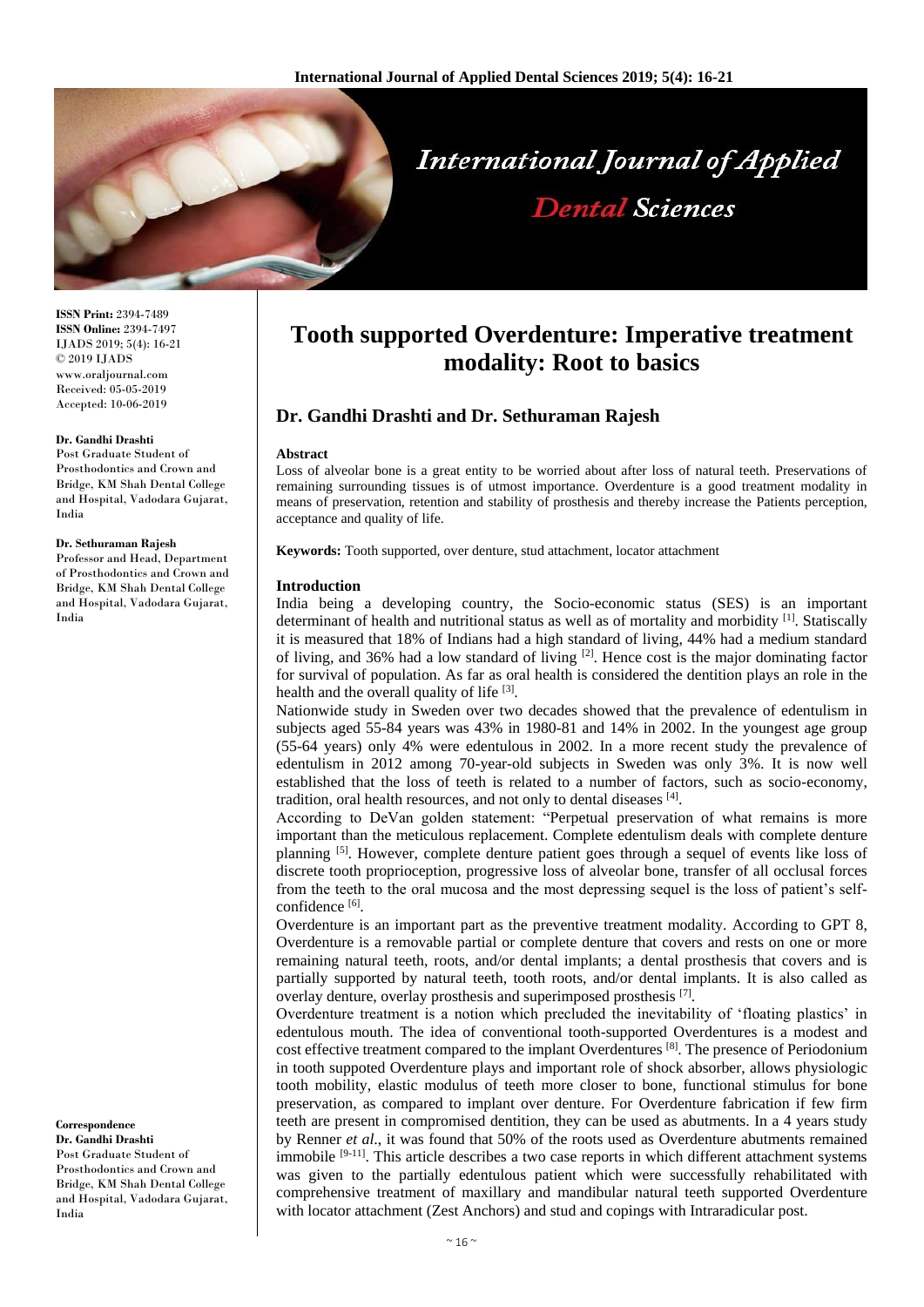International Journal of Applied Dental Sciences [http://www.oraljournal.com](http://www.oraljournal.com/)

Individually case was differently selected on the basis of total number of abutment teeth present, their position and intraarch space present.

**Case 1:** A 62-year-old female patient, reported to the Department of Prosthodontics of K M Shah Dental College and Hospital with the chief complaint of missing teeth and difficulty to masticate the food. No abnormalities were detected on Extra oral and intra oral examination. Periodontically weak Teeth were extracted after bridge removal. 21,22,23,28,34,35, 45 were used as over denture abutments.(Fig1) The diagnostic impressions were made using irreversible hydrocolloid (DPI, Imprint) and diagnostic casts were poured in type IIIs and were mounted with a tentative jaw relation on mean value articulator to enable planning the final treatment. (Fig.2).



OPG



**Fig 1:** Intra Oral View



Diagnostic impressions Diagnostic cast



Diagnostic jaw relation Diagnostic mounting

**Fig 2:** The Diagnostic impressions cast and jaw relation mounting

Root canal treatment of 21,22,23,28,34,35,45 was done (Fig 3). Decoronation 21,22,23,28,34,35,45 was done maintaining 1 mm of tooth structure supragingivally. (Fig 4)



**Fig 3:** RCT Treated Remaining teeth



**Fig 4:** Decoronation done till 1 mm supra gingival



Post Space Preparation and Cementation of Stud Attachment



**Fig 5, 6:** Radiographic and Intra Oral Stud Attachment

Preparation for the post was done i.r.t 35, 45: 4 mm short of the apical length. (Fig 5) using grid markings. In 35 & 45, post space preparation was done with the pilot drill to final drill in recommended sequence. After finishing the preparation with both 35 and 45, the teeth were cleaned with 0.2% chlorhexidine Gluconate (Hexidine, ICPA Health Products Ltd). The stud attachments were then cemented with resin cement. (Fig 6).



Coping Fabricated Intra Orally

 $\sim$  17  $\sim$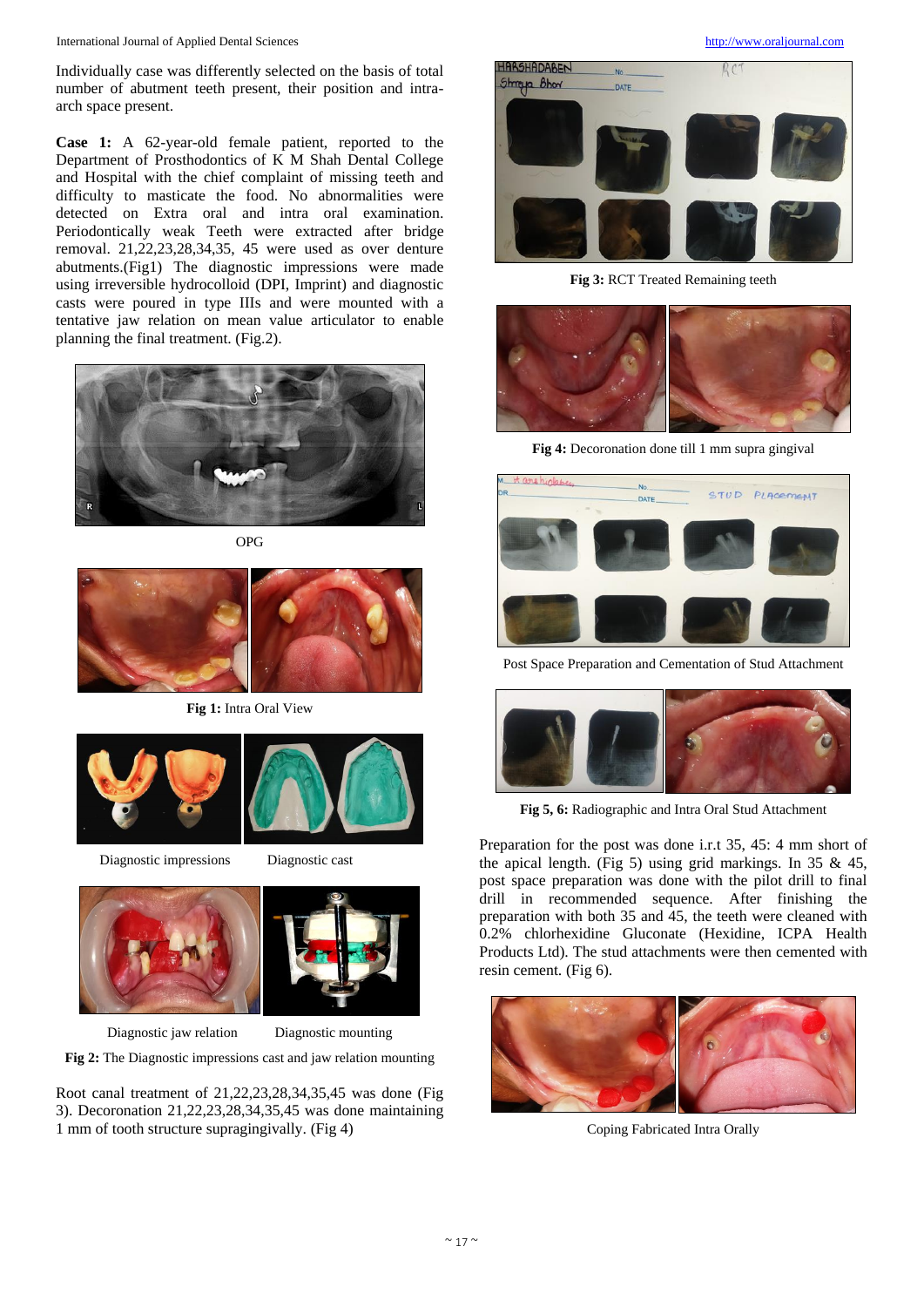

**Fig 7:** Coping Cemented With GIC

The copings were fabricated in dome shaped 0n 21, 22, 23, 28, 34, using pattern resin (Duralay inlay pattern resin extra pattern resin was trimmed off.

The copings were further evaluated for fit in the patients' mouth and lastly cemented with glass ionomer cement (Fig.7).



**Fig 8:** Show the Chaking mouth



**Fig 9:** Final Cast



**Fig 10:** Tentative Jaw Relation

Border moulding was done with low fusing impression compound and final impression was made with light bodied polyvinyl siloxane for maxillary and mandibular arches (Fig. 8). Final cast was poured using type 3 dental stone. (Fig9) Diagnostic Jaw relations was recorded. (Fig 10)



Tentative Mounting Tentative Mounting



Gothic arch tracing Inter Occlual Records

**Fig 11, 12, 13**

Orientation jaw relation was recoded using Hanua Spring Bow- Face bow (Fig 11) and Gothic arch intra oral tracing was done for evaluating centric relation (Fig 12).inter occlusal records in centric and protrusion was made using polyvinyl siloxane (Jet bite fast). (Fig13)



**Fig 14, 15:** Bilateral Balancing On Semi Adustable Articulator and Intra Orally

Acrylic teeth selection was done for size, form (SPA factor) and shade. (*Bio Rock*) Bilateral balanced occlusion scheme was planned for stability of dentures (Fig 14) on semi adjustable articulator (Hanua wide-Vue-WATERPIK) Bilateral balanced occlusion was evaluated in try in intra orally (fig 15)



**Fig 16:** Fabricated Denture

Denture was fabricated in heat cure acrylic resin (DPI Heat cure, Mumbai) (fig 16) Both maxillary and mandibular dentures were inserted and recall was done after 24 hours. (Fig 17)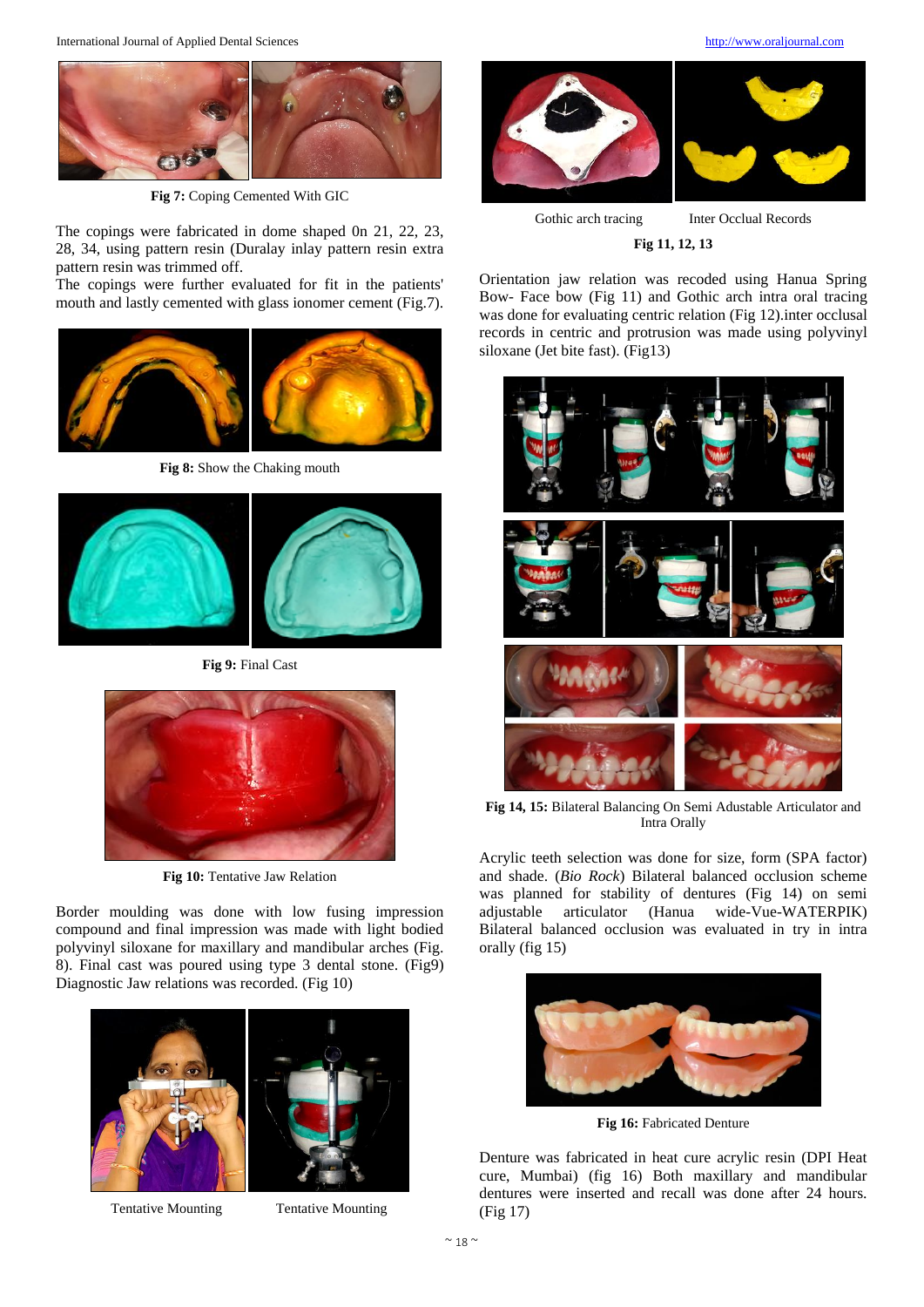

**Fig 17:** Denture insertion and Verifying Bilateral Balanced Occlusion

One week post-insertion, when patient was comfortable with both the dentures, space was created in the stud female assemblies with black processing caps were placed into cemented male assemblies in 35 and -45. These processing caps set up the vertical resiliency needed for the final female assembly. It was verified that the denture is seating perfectly on the maxillary and mandibular tissue surface without any interferences due to the stud attachments in 35 and 45. White processing sleeves (gloves) were placed on the attachment which prevented blocking of the attachment with autopolymerizing acrylic resin while picking up the attachments. (Fig 18) Auto-polymerizing acrylic resin (DPI- Repair Resin, Mumbai) was mixed with the Stade female assemblies with black processing caps were placed into cemented males in 35 and 45 in dough stage, and the denture was placed in mouth and patient was instructed to close the teeth in cent ric occlusion. Minimum acrylic resin was used to prevent the excess flow of resin on intaglio surface of the denture. Once the acrylic resin was completely set, excess acrylic was trimmed off. Denture finishing and polishing was done and evaluated in the patient's mouth for the complete seating of the denture and occlusion (Fig. 19).



**Fig 18, 19:** the patient's mouth for the complete seating of the denture and occlusion

**Case 2:** A 67-year-old female patient named Mayaben Patel reported to the Department of Prosthodontics of K M Shah Dental College and Hospital with the chief complaint of loosening of teeth and difficulty to masticate the food. No abnormalities were detected on Extra oral and intra oral examination. Opg is shown. Periodontically weak teeth were removed and 13,14,15,28,43 were used as Overdenture abutments (Fig. 1) The diagnostic impressions were made using irreversible hydrocolloid (DPI, Imprint) and diagnostic casts were poured in type III and were mounted with a tentative jaw relation on mean value articulator to enable planning the final treatment. (Fig.2)



both the dentures, space was created in the mandibular denture in 13 and 43 regions to pick up the locator male assemblies in the denture Locator male assemblies with black processing caps were placed into cemented female assemblies in 13 and 43. These processing caps set up the vertical resiliency needed for the final male assembly. It was verified that the denture is seating perfectly on the maxillary tissue surface without any interferences due to the locator attachments in 13 and 43. White processing sleeves were placed on the attachment which prevented blocking of the attachment with auto-polymerizing acrylic resin while picking up the attachments. Auto-polymerizing acrylic resin (DPI-Repair Resin, Mumbai) was mixed with the Locator male assemblies with black processing caps were placed into cemented females in 13 and 43 in dough stage, and the denture was placed in mouth and patient was instructed to close the teeth in cent ric occlusion. Minimum acrylic resin was used to prevent the excess flow of resin on intaglio surface of the denture. Once the acrylic resin was completely set, excess acrylic was trimmed off. Denture finishing and polishing was done and evaluated in the patient's mouth for the complete seating of the denture and occlusion (Fig. 16).

One week post-insertion, when patient was comfortable with



**Fig 16:** the complete seating of the denture and occlusion

# **Discussion**

One of the most important oral health indicators is the ability to retain more number of teeth throughout life. Edentulism or complete tooth loss is prevalent worldwide among older people. Earlier studies have shown that edentulism affects the health and the overall quality of life of the elderly [3]. Alveolar bone resorption is considered as a oral disaease and ungerdoes throughout the life in edentulous patients. However complete edentulism affect the quality of life <sup>[12]</sup>. Social participation can have a positive effect on quality of life among elderly individuals, for it provides a social support system that contributes toward minimizing feelings of loneliness and abandonment. The activities carried out appear to be an important factor, as they reinforce feeling of self-worth while also enabling personal growth [1, 13, 14].

With advancements in dental implant science, implant supported prostheses are being increasingly used for treating patients. However, anatomical, medical and financial constraints often prevent patients from opting for the best possible treatment. Implant prostheses do not have as much occlusal awareness as teeth [15]. They cannot fully compensate the loss of periodontal sensory mechanisms that guide and monitor gnathodynamic functions. Hence, Overdentures have been successfully used for rehabilitation of patients with severe tooth wear and/or few remaining teeth as they provide psychological, functional as well as biological advantages to the patients.

Retaining natural teeth as root retention aids in preservation of the residual ridge, retention, support and stabilization for the denture base, proprioceptive feedback and psychological benefit to the patient. The masticatory performance in patients

**Fig 15:** Denture insertion and verifying centric occlusion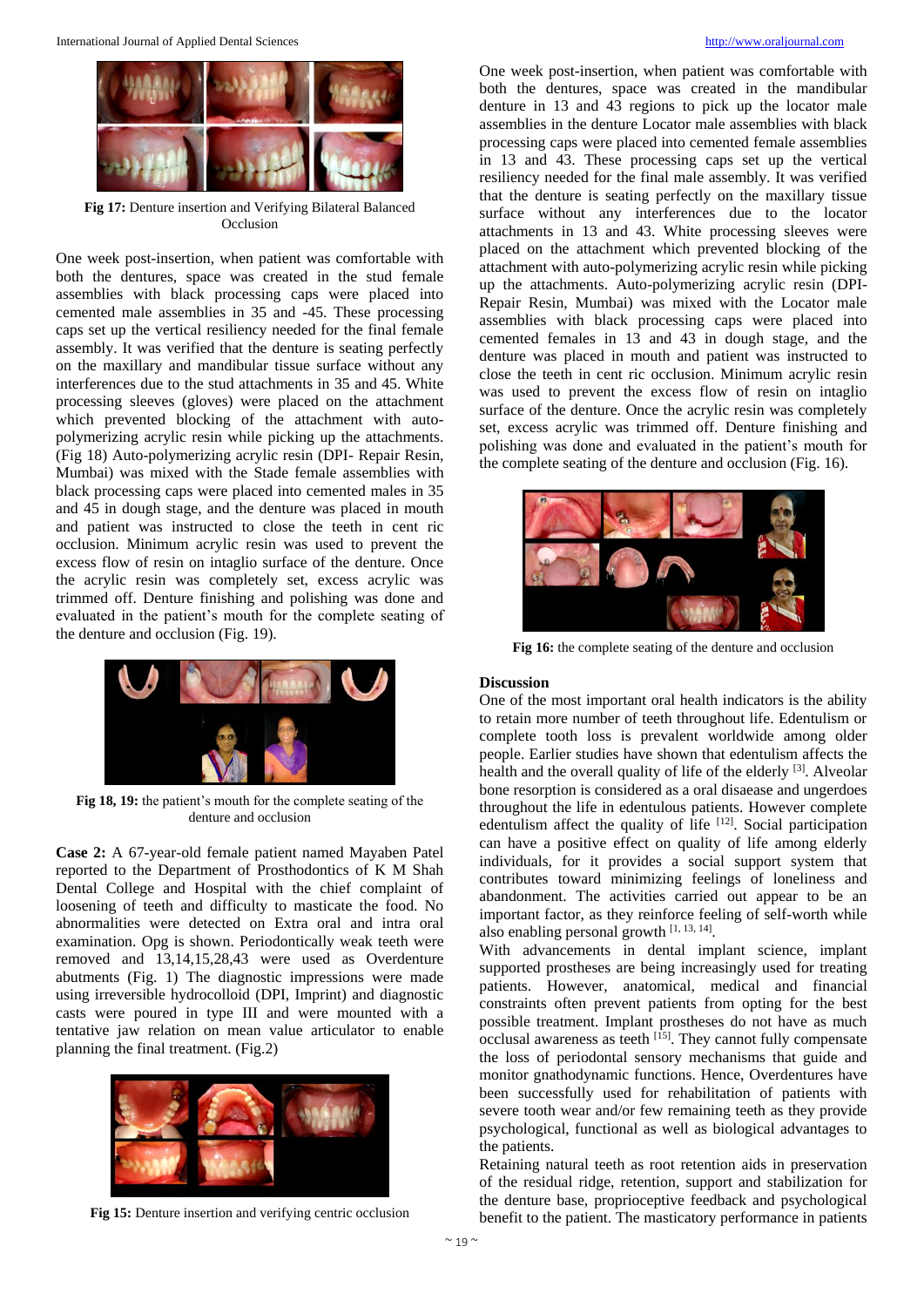with Overdentures is also higher than the complete denture patients. The use of Overdentures is therefore, a practical alternative that provides a relatively quick, easy and costeffective solution to the functional and esthetic oral rehabilitation in patients with pronounced Edentulism and/or severe wear [16].

However there always pros and cons consort with each and every treatment. Various challenges encountered includes Periodontally compromised teeth, presence of undercuts, restoring vertical dimension, satisfy the patient's aesthetic desires, while also fulfilling occlusal and functional parameters that are essential for long-term success [17]. Hence, a multidisciplinary approach is necessary to fulfill the patient's need with most suitable modality of treatment.

The demerits of over dentures treatment pertain at meticulous oral hygiene in order to prevent caries and periodontal disease. The over-denture tends to be bulkier and Overcontoured Encroachment of inter-occlusal distance is another disadvantage. This treatment modality is an expensive approach with frequent recall check-ups of the patient than a conventional removable complete denture.

Overdenture with attachments can redirect occlusal forces away from weak supporting abutments and onto a soft tissue or redirect occlusal forces toward stronger abutments thereby resulting in superior retention<sup>[18]</sup>. Attachments are often used in Overdenture construction by either connecting the attachments to cast abutment copings or intra-radicularly

Overdentures require careful assessment of vertical space. There must be sufficient room for the possible attachments, together with an adequate thickness of denture base material and artificial teeth, all this without jeopardizing the strength of the denture [19].

Locator attachment (Zest Anchors) requires least vertical space with a total attachment height of 3.17 mm which is least among available attachments for natural teeth. The male attachment of locator permits a resilient connection for the prosthesis. The retentive nylon male remains completely in contact with the female socket while its metal denture cap has a full range of rotational movement over the male. The unique dual retention provides the locator attachment with a greater retention surface area than other attachments. Locator attachment creates a longer lasting, more retentive attachment for natural teeth supported Overdentures.

However, adequate bone support, a 1:2 crown/root ratio and at least 5 mm of bone surrounding the root (confirmed by radiographs) allows the use of ball attachment. The ball and socket attachment of Access post allows rotation of the denture attachment. Small head of the attachment limits the amount of material that has to be removed from the denture and thus the strength of the denture is not jeopardized. The technical work can be carried out easily at Chairside<sup>[20]</sup>. The amount of retentive force provided by the stud attachments are not likely to be detrimental to the abutments and at the same time provides sufficient amount of retention to the denture. The use of short-copings are planned in reduce vertical height and will reduce the possibility of fracture of the Overdenture base and helps to preserve at most alveolar bone as they are projected to less amount of axial stresses.

It is important to highlight that a correct mouth care regimen should be followed in patients with teeth/root supported Overdentures, as treatment failures are attributed to poor oral hygiene and inadequate follow up care, leading to caries or periodontal disease.

However this series presents two cases, one of each category where the treatment plan was primarily decided by the amount of Interarch distance and periodontal grade of the abutment teeth.

# **Conclusion**

An Overdenture is a practical and viable treatment alternative to conventional complete denture. Proper attachment system for the particular individual case directs the success and long term clinical longevity in the treatment of tooth retained overlaid dentures. For selection of any attachment system, considerable factors like, available amount of bone support, Buccolingual and inter arch space, opposing dentition, clinical experience, personal preferences, maintenance problems, cost and most important being patient's motivation are to be determined. Cautious selection of the strategic abutment is utmost necessary. Our primary focus should be on retaining the teeth as Overdenture abutments and later attachments should be planned. multidisciplinary team approach and patient education determines the outcome of treatment and post prosthesis quality of life of the patients

# **References**

- 1 Aggarwal OP *et al*. A New Instrument (Scale) for measuring the socioeconomic status of a family: preliminary study. Indian Journal of Community Medicine. 2005; 30(4):10-12.
- 2 Liberatos P, Link BG, Kelsey JL. The measurement of social class in epidemiology. Epidemiologic Reviews. 1988; 10:87-121.
- 3 Shamdol Z, Ismail N, Hamzah N, Ismail A. Prevalence and associated factors of edentulism among elderly Muslims in Kota Bharu, Kelantan, Malaysia. JIMA. 2008; 40:143-8.
- Österberg T, Dey DK, Sundh V, Carlsson GE, Jansson JO, Mellström D. Edentulism associated with obesity: a study of four national surveys of 16 416 Swedes aged 55- 84 years. Acta Odontol Scand. 2010; 68:360-7.
- 5 Dhir RC. Clinical assessment of overdenture therapy. J Indian Prosthodont Soc. 2005; 5:187-92.
- 6 Renner RP, Gomes BC, Shakun ML, Baer PN, Davis RK, Camp P *et al.* Four-year longitudinal study of the periodontal health status of Overdenture patients. J Prosthet Dent. 1984; 51:593-8.
- GPT 8. The glossary of prosthodontic terms, (GPT-8). Journal of Prosthetic Dentistry, 2005, 94.
- 8 Preiskel HW. Overdentures made easy: a guide to implant and root supported prostheses, Chicago: Quintessence Publishing Co Inc, 1995.
- 9 Renner R, Gomes B, Shakun M, Baer P, Davis R, Camp P. Four-year longitudinal study of the periodontal health status of Overdenture patients. The Journal of Prosthetic Dentistry. 1984; 51(5):593-8.
- 10 Kenney R, Richards MW. Photoelastic stress patterns produced by implant-retained Overdentures. The Journal of prosthetic dentistry. 1998; 80(5):559-64.
- 11 Guttal SS, Tavargeri AK, Nadiger RK, Thakur SL. Use of an Implant O-Ring Attachment for the Tooth Supported Mandibular Overdenture: A Clinical Report. European journal of dentistry. 2011; 5(3):331.
- 12 Schropp L, Wenzel A, Kostopoulos L *et al*. Bone healing and soft tissue contour changes following single-tooth extraction: a clinical and radiographic 12-month prospective study. Int. J Periodontics Restorative Dent. 2003; 23:313-323.
- 13 Esan TA, Olusile AO, Akeredolu PA, Esan AO. Sociodemographic factors and edentulism: The Nigerian